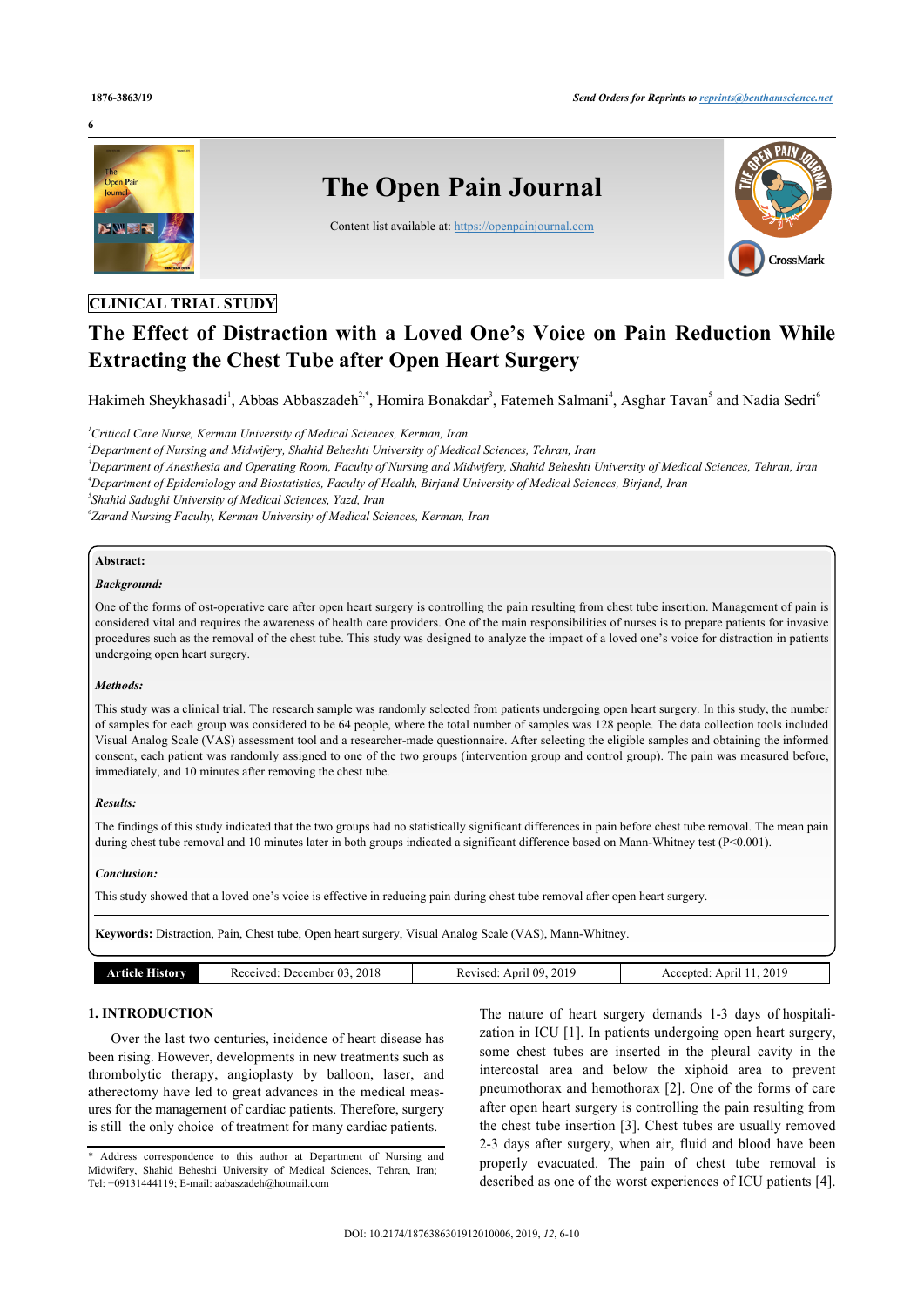#### *The Effect of Distraction with a Loved One's Voice The Open Pain Journal, 2019, Volume 12* **7**

Management of pain is one of the vital signs or sometimes known as the fifth vital sign. The unrelieved pain after surgery may be associated with clinical and physiological changes, and could cause morbidity, mortality, and costs, and reduce the quality of life [[5](#page-3-4)]. Pain management is one of the oldest human needs and the main task of nurses [[6](#page-3-5)].

Pain assessment tools should be simple to understand and use. One of these measures is a 10-inch horizontal line, whose ends represent the minimum and maximum pain [[5](#page-3-4)]. Although painkillers are the most powerful tool available to relieve the pain, they are not the only solution. The combination of nonpharmacological interventions with drugs may be a more effective way to relieve pain [[7](#page-3-6)]. Distraction is one of the nonpharmacological ways to reduce pain. In this technique, setting a stimulus as the focus of attention, the attention of the person to other stimuli is reduced [\[8\]](#page-3-7). Distraction is a nursing intervention distracting the patient's attention to stimuli that reduce pain thereby leading to better pain control[[9\]](#page-3-8). There are several methods for distraction used for acute pain including music, mental imagination, revocation imagination, watching TV, hypnosis, cutaneous stimulation, massage, hydrotherapy, warmth, singing, rhythmic breathing, modeling, and describing images [\[8\]](#page-3-7).

Some painful interventions that can be relieved by distraction include sucking cerebrospinal fluid under local anesthesia, debridement of burn wound or other wounds, changing bandage, removing the catheter and drainage pipes, sampling various tissues or different types of injection and blood sampling, the pain caused by movement such as from bed to chair, as well as placing catheter and bladder catheterization [\[10](#page-3-9)]. It is not clear whether distraction raises the pain threshold or increases the individual's pain tolerance. Most patients who relieve their pain by distraction techniques report their ability to push the pain outside their scope of consciousness[[11\]](#page-3-10). The aim of distraction technique is to strengthen the relationship between doctors and patients, more adaptation with pain for the patient, preventing stress and anxiety, and reducing pressure on the members who are sensitive to pain. Helping patients to use methods of distraction, medical staff contribute to reducing fatigue, harmful effects and mood swings resulting from pain. It also increases the ability to solve problems by adopting the right solutions and increasing their confidence and self-control to cope with the pain.

Given the severe pain of patients while removing the chest tube, this study was designed to analyze the impact of a loved one's voice for distraction in patients undergoing open heart surgery.

### **2. METHODS**

This study was a clinical trial conducted in 2013 in Shafa educational hospital affiliated with Kerman University of Medical Sciences. The research sample was randomly selected from patients undergoing open heart surgery. In this study, inclusion criteria were the patients undergoing open heart surgery, with a chest tube, vigilant and volunteer for coordination, aged up to 18 years old. Also, the patient's loved one was available for voice recording. On the other hand, the

exclusion criteria included people who had a hearing, visual, and mental impairment, and those with drug addiction.

To determine the sample size, using the study by Montgomery (2000) and by selecting alpha and power of 5% and 80%, respectively, the number of samples for each group was considered to be 64 people, where the total number of samples was [12](#page-3-11)8 people [12]. The data collection tools included Visual Analog Scale (VAS) assessment tool and a researcher-made questionnaire.

The questionnaire consisted of three parts. The first part had 5 questions related to demographic characteristics; the second part included the VAS assessment tool for assessing the amount of pain involving three parts (the amount of pain before the intervention, immediately after the intervention, and 10 minutes after the intervention); finally, the third part included 5 questions related to the surgical operation.

VAS assessment tool, which was in the second part of the questionnaire, consists of a 10 cm horizontal line, whose ends represent the minimum and maximum pain. Validation of VAS has been proven many times and mentioned in nursing books. The questionnaire and VAS assessment tool have been attached at the end of the article.

Content validity method was used to verify the validity of the questionnaire. After reading books and scientific papers, the questionnaire was prepared and given to 10 members of the Faculty of Nursing, Midwifery at Shahid Beheshti University of Medical Sciences. Also, the necessary corrections were made and guided by supervisors and advisors. The researcher began the work after acquiring the code of ethics with No. 312.433 from the ethics committee.

After selecting the eligible samples and obtaining the informed consent, each patient was randomly assigned to one of the two groups (intervention group and control group). Concerning the randomization method, the patients with the odd numbers entered the intervention group while the patients with the even numbers entered the control group.

In both groups, the standard postoperative cares were provided by surgeons and nurses according to cardiovascular protocols. In the intervention group, the voice of patient's loved one was recorded the day before removing the drain by a tape recorder in the waiting room for 5 minutes. The content and the start of each recorded message announced the person the time, location and expression of sweet memories, ended with phrases such as healing the sick and his return to the family. The recorded voice of the loved one was played for the patient with headphones a few minutes before the last moments of removing the chest tube until its end. Then, using pain intensity assessment scale, the pain was measured before, immediately, and 10 minutes after removing the chest tube. In the control group, without the intervention, the pain was assessed before, immediately, and 10 minutes after removing the chest tube. In order to achieve the objectives, descriptive statistics, chi-square test, independent t-test, analysis of variance with repeated measures, and Mann-Whitney test were used to analyze the data and describe the numerical results. SPSS-16 statistical software was utilized for statistical calculation. Alpha 0.5 was considered as the level of significance.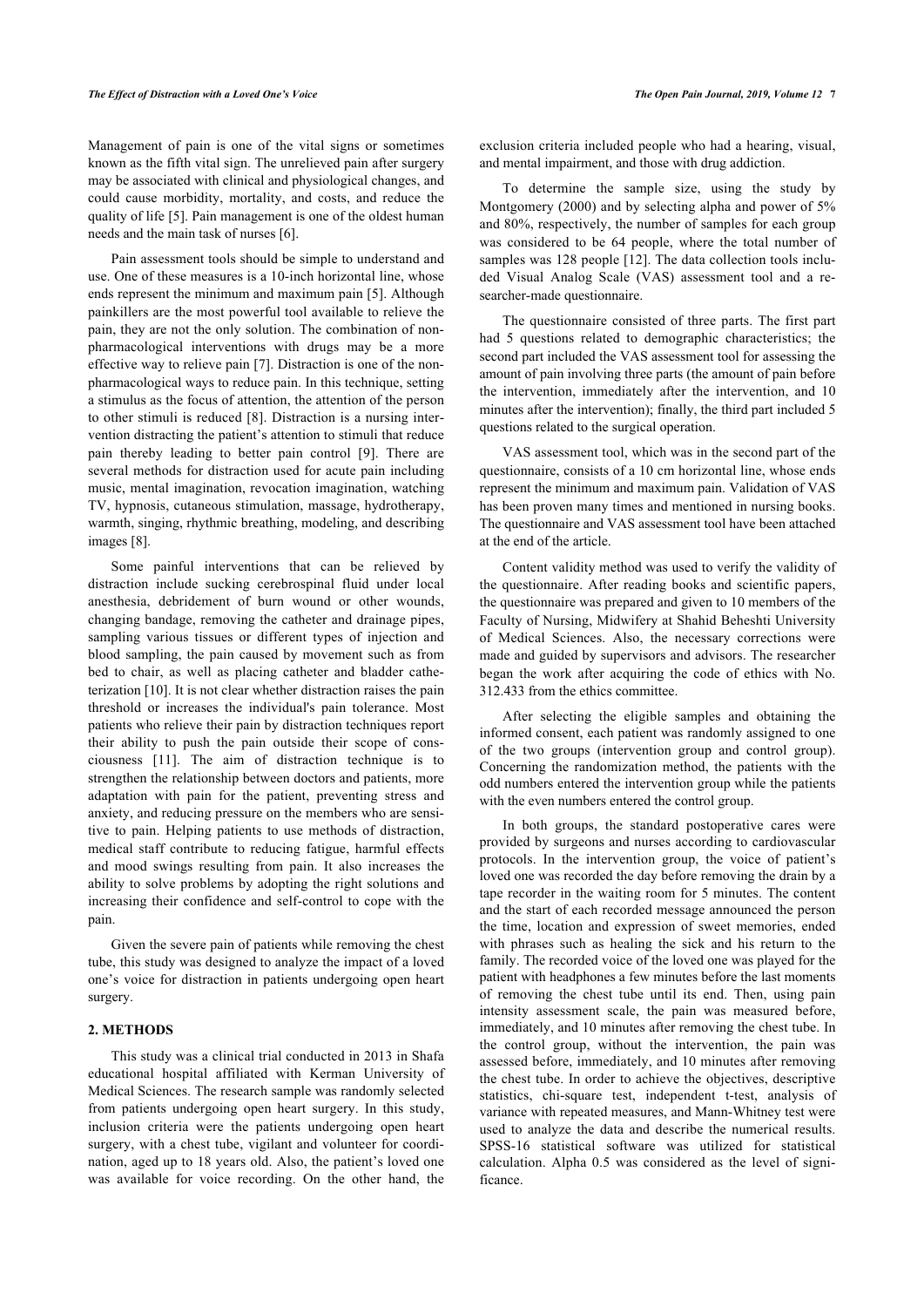| <b>Variables</b>           | <b>Control Group</b>                                                        | <b>Intervention Group</b>                                                                | <b>Statistic Test</b>               |
|----------------------------|-----------------------------------------------------------------------------|------------------------------------------------------------------------------------------|-------------------------------------|
| Age                        | 58                                                                          | 51                                                                                       | $T = 3.01$<br>$DF=126$<br>$P=0.8$   |
| Sex: Male<br>Sex: Female   | 73.4%<br>26.6%                                                              | 62.5%<br>37.5%                                                                           | $DF=1$<br>$P=0.18$<br>$x^2=1.75$    |
| Education                  | Illiterate: 34.4<br>Under the diploma: 45.3<br>Diploma:15.6<br>Educated:4.7 | Illiterate:25<br>Under the diploma: 48.4<br>Diploma:17.2<br>Educated:2.4                 | <b>Fisher Exact Test</b><br>$P=0.5$ |
| Underlying disease         | Diabetes: 15.6<br>Hypertension:31.2<br>Both of them:25<br>No disease: 28.1  | Diabetes: 18.8<br>Hypertension: 34.4<br>Both of them: 7.8<br>No disease: 39.1            | $DF=3$<br>$P=0.06$<br>$x^2=7.17$    |
| Loved one's voice          |                                                                             | Parents: 10.9<br>sister and brother: 7.8<br>Spouse: $42.2$<br>Child and grandchild: 39.1 |                                     |
| <b>Chest Tube location</b> | Left Chest Tube: 59.4<br>Right Chest Tube: 6.2                              | Left Chest Tube: 54.7<br>Right Chest Tube: 7.8                                           | <b>Fisher Exact Test</b><br>$P=0.8$ |

# <span id="page-2-0"></span>**Table 1. Comparison of demographic variables in both intervention and control groups before intervention.**

<span id="page-2-1"></span>**Table 2. Comparison of the mean pain before, during chest tube removal and 10 minutes later in both groups**

| Time                           | Control Group | <b>Intervention Group</b> | P value  |
|--------------------------------|---------------|---------------------------|----------|
| pain before chest tube removal | .42           | 34                        | P > 0.05 |
| pain during chest tube removal | 7.42          | 2 つく                      | P< 0.001 |
| 10 minutes after               |               | v.∠                       | P<0.001  |

#### **3. RESULTS**

All the patients in both groups were homogeneous in demographic characteristics and disease characteristics (Table **[1](#page-2-0)**).

The findings of this study indicated that the two groups had no statistically significant differences in pain before chest tube removal. The mean pain during chest tube removal and 10 minutes later in both groups indicated a significant difference based on Mann-Whitney test (Table **[2](#page-2-1)**).

The findings revealed that the two groups had no statistically significant differences in pain before chest tube removal. The mean pain during chest tube removal and 10 minutes later in both groups showed a significant difference based on Mann-Whitney test (Fig. **[1](#page--1-0)**).

The amount of pain before the intervention, immediately after the intervention and 10 minutes after the intervention measured with VAS.



**Fig. (1).** Visual Analogue Tool for Pain

### **4. DISCUSSION**

The findings of the current study suggested that distraction with the voice of a loved one had impacts on the pain of chest tube removal, and there was a significant difference in the pain severity in both intervention and control groups during chest tube removal and 10 minutes later ( $P \le 0.001$ ). The pain before the chest tube removal was equal between the two groups and it was not significantly different ( $p > 0.05$ ). The significant difference in the previous pain in the two groups is attributed to the equality of variables involved in the pain level. Many studies have indicated that non-pharmacological methods provide benefits including an increased sense of self-control, reduced feelings of weakness, increased levels of activity and functional capacity, reduced stress and anxiety, loss of focus on the pain, and reduced need for a dose of analgesics, thereby reducing the side effects [[7](#page-3-6)].

This study is congruent with the study conducted by Demir (2010) entitled "the role of ice in combination with standard painkillers during chest tube removal". In this study, the two groups had no statistically significant differences in pain before chest tube removal. This is while, in the study conducted by Demir, the use of ice was effective in pain reduction immediately after removal and 15 minutes later[[7](#page-3-6)]. In a study entitled "the impact of music on pain reduction after open heart surgery", Ozer (2010) found that in the intervention group, the mean pain before pre-test and after the intervention was 2.13 and 1.20, respectively, confirming the results of the present study [[13\]](#page-4-0).

Mollahosseini *et al*. conducted a research on patients with acute abdomen, 62% of whom had a great deal of pain before application of distraction technique. After performing the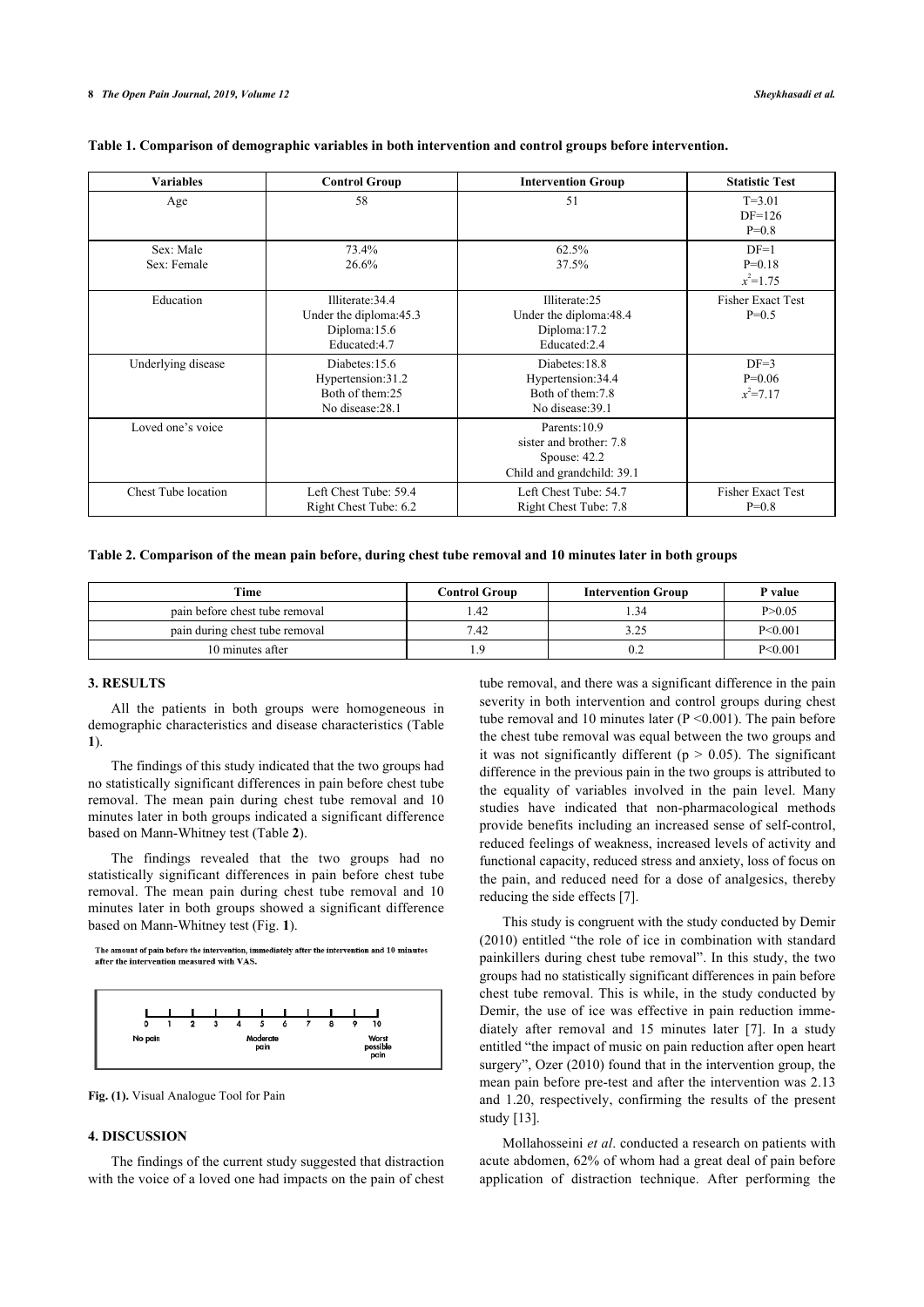technique, 58% suffered from moderate pain, where the mean pain before and after distraction was 7.88 and 4.38, respectively. Distraction was used in this study, and the results were in line with the present study findings [[8\]](#page-3-7). Distraction helps relieve acute and chronic pain, supporting the patient to focus on something other than pain. The effectiveness of distraction depends on the patient's ability to receive and create a sense other than pain. Pain relief is usually contingent upon the active participation of the patient, the number of sensory cases used, and the patient's interest in the stimulus [\[5\]](#page-3-4).

In the study conducted by Alhani (2010), distraction was used to ease the pain of needle insertion for 42 dialysis patients, and his method was effective in reducing pain using this technique [[14\]](#page-4-1). This study showed that to have an effective distraction method, the patient must have an active role, and enough attention must be paid to the distraction factor. In this regard, distraction with a loved one's voice can be effective.

The results of the study conducted by Heidari Gorji showed that the familiar voice compared to an unfamiliar voice had a significant difference in increasing GCS in comatose patients (p=0.0001). The study which suggests the impact of a loved one's voice is consistent with this study [\[15](#page-4-2)]. In general, it can be concluded from the above results that the loved one's voice is effective in reducing pain during chest tube removal after open heart surgery.

#### <span id="page-3-0"></span>**CONCLUSION**

<span id="page-3-3"></span><span id="page-3-2"></span><span id="page-3-1"></span>Management of pain is considered vital and requires the awareness of health care providers. One of the main responsibilities of nurses is to prepare patients for invasive procedures such as removal of the chest tube [\[5\]](#page-3-4). Use of non-pharmacological methods of pain relief, such as distraction, is a cheap and safe intervention method which is associated with easy acceptance and good cooperation from all the patients. Further, it does not have the negative effects and consequences of drug interventions. Pain management through distraction for clients occurs by providing energy for mitigating weakness and fatigue, distraction from pain, potentiating the influence of pain reliever methods as well as enhancing pain tolerance and patient participation. The aim of all these is to relieve pain and reduce discomfort and fear of recurring pain. This study showed that a loved one's voice is effective in reducing pain during chest tube removal after open heart surgery.

# <span id="page-3-6"></span><span id="page-3-5"></span><span id="page-3-4"></span>**ETHICS APPROVAL AND CONSENT TO PARTICIPATE**

<span id="page-3-7"></span>This is to inform you that this clinical trial has been done after getting the code of ethics with No. 312.433 from the ethics committee of Faculty of Nursing, Midwifery at Shahid Beheshti University of Medical Sciences,Tehran, Iran.

### <span id="page-3-9"></span><span id="page-3-8"></span>**HUMAN AND ANIMAL RIGHTS**

<span id="page-3-11"></span><span id="page-3-10"></span>No animals were used in this research. All human research procedures followed were in accordance with the ethical standards of the committee responsible for human experimentation (institutional and national), and with the Helsinki Declaration of 1975, as revised in 2013.

# **CONSENT FOR PUBLICATION**

After selecting the eligible samples and obtaining the informed consent, each patient was randomly assigned to one of the two groups (intervention group and control group).

#### **AVAILABILITY OF DATA AND MATERIALS**

Not applicable.

# **STANDARDS OF REPORTING**

CONSORT guidelines and methodology were followed.

#### **FUNDING**

None.

#### **CONFLICT OF INTEREST**

The authors declare no conflict of interest, financial or otherwise.

#### **ACKNOWLEDGEMENTS**

We highly appreciate all patients and their companions who patiently participated in this study. Also, the staff of the Heart Surgery ICU in Shafa Hospital is acknowledged for their cooperation and assistance needed.

# **REFERENCES**

- [1] Emami Zeydi A, Jafari H, Khani S, Esmaeili R, Gholipour Baradari A. Effect of music on vital signs and oxy-hemoglobin saturation in patients after cardiac surgery. Mazandaran. J Med 2012; 21: 73-82.
- [2] Guden M, Korkmaz AA, Onan B, Onan IS, Tarakci SI, Fidan F. Subxiphoid versus intercostal chest tubes: Comparison of postoperative pain and pulmonary morbidities after coronary artery bypass grafting. Tex Heart Inst J 2012; 39(4): 507-12. [PMID: [22949766\]](http://www.ncbi.nlm.nih.gov/pubmed/22949766)
- [3] Bruce EA, Howard RF, Franck LS. Chest drain removal pain and its management: A literature review. J Clin Nurs 2006; 15(2): 145-54. [\[http://dx.doi.org/10.1111/j.1365-2702.2006.01273.x](http://dx.doi.org/10.1111/j.1365-2702.2006.01273.x)] [PMID: [1642](http://www.ncbi.nlm.nih.gov/pubmed/1642%202731) [2731\]](http://www.ncbi.nlm.nih.gov/pubmed/1642%202731)
- [4] Gorji HM, Nesami BM, Ayyasi M, Ghafari R, Yazdani J. Comparison of ice packs application and relaxation therapy in pain reduction during chest tube removal following cardiac surgery. N Am J Med Sci 2014; 6(1): 19-24.
- [\[http://dx.doi.org/10.4103/1947-2714.125857\]](http://dx.doi.org/10.4103/1947-2714.125857) [PMID: [24678472](http://www.ncbi.nlm.nih.gov/pubmed/24678472)] [5] Brunaer Suddareth. Text book of medical surgical nursing. 8<sup>th</sup> Ed.
- Philadelphia/New York/Baltimor 2010; pp. 855-9. [6] Broscious SK. Music: An intervention for pain during chest tube removal after open heart surgery. Am J Crit Care 1999; 8(6): 410-5. [PMID: [10553182\]](http://www.ncbi.nlm.nih.gov/pubmed/10553182)
- [7] Demir Y, Khorshid L. The effect of cold application in combination with standard analgesic administration on pain and anxiety during chest tube removal: A single-blinded, randomized, double-controlled study. Pain Manag Nurs 2010; 11(3): 186-96.
- [\[http://dx.doi.org/10.1016/j.pmn.2009.09.002](http://dx.doi.org/10.1016/j.pmn.2009.09.002)] [PMID: [20728068\]](http://www.ncbi.nlm.nih.gov/pubmed/20728068) [8] Mollahosseini S, Sahbaee F, Ebrahimi E, Sedighi Z. Effects of distraction on pain relief on patients with acute abdominal surgery in Mashhad universities of medical science. Azad. J Med 2007; 17: 223-6.
- [9] Vancooten M. Non-pharmacologic pain management for postoperative coronary artery bypass graft surgery patients. Indian J Med 1999; 31: 157-7.
- [10] Herr K, Coyne PJ, McCaffery M, Manworren R, Merkel S. Pain assessment in the patient unable to self-report: Position statement with clinical practice recommendations. Pain Manag Nurs 2011; 12(4): 230-50.
- [\[http://dx.doi.org/10.1016/j.pmn.2011.10.002](http://dx.doi.org/10.1016/j.pmn.2011.10.002)] [PMID: [22117755\]](http://www.ncbi.nlm.nih.gov/pubmed/22117755) [11] Taylor R. The Essentials of Nursing and Healthcare Research. London 2013.
- [12] Heath R, Andrew K, James W. Mon. Cary, North Carolina, USA: